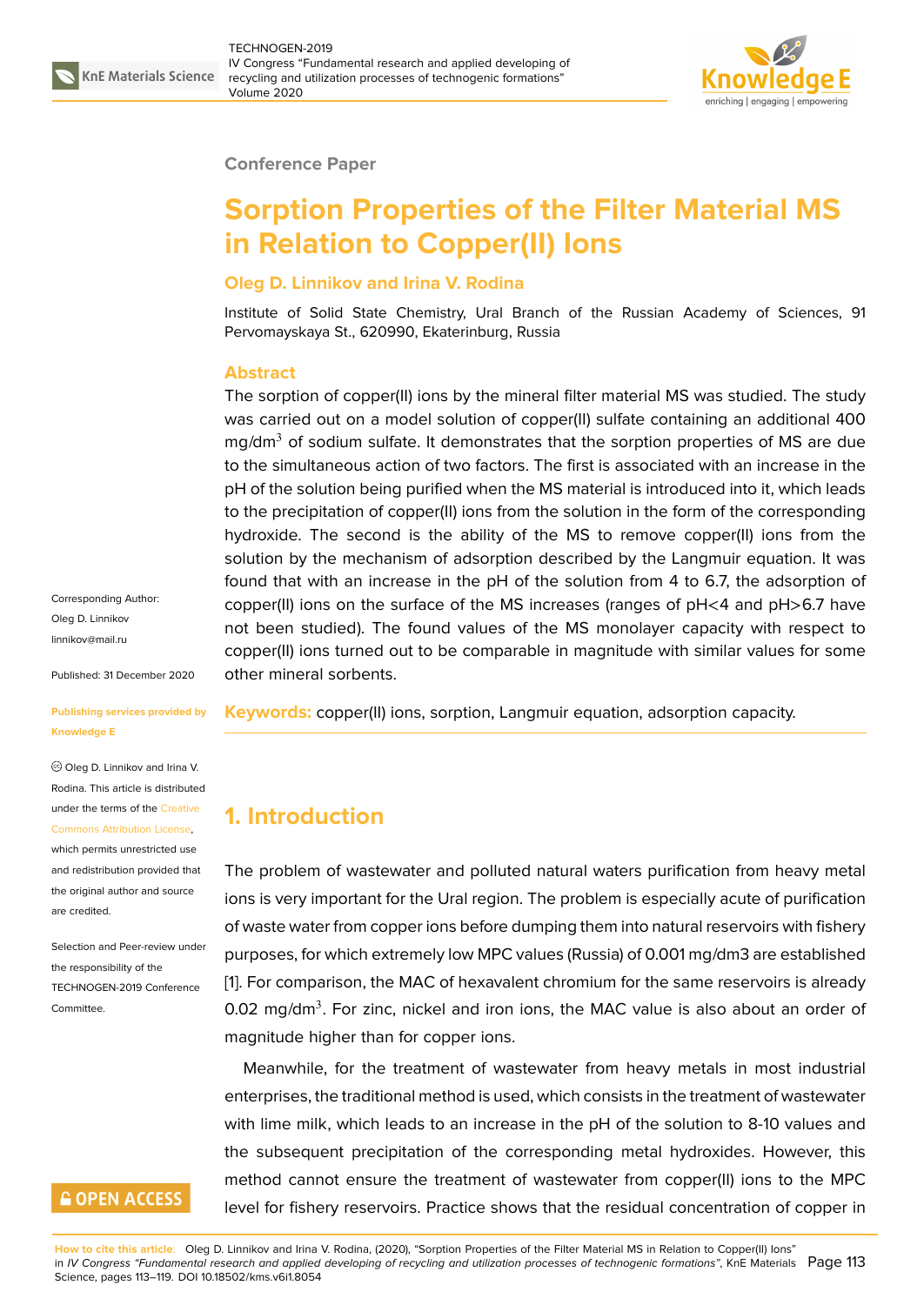contaminated solutions after their treatment with milk of lime is about 0.1-0.2 mg/dm<sup>3</sup> [1], which is in good agreement with the corresponding theoretical calculations [2].

The most promising method of solving the problem is, in our opinion, a sorption method of purification of contaminated water. One of the advantages of this method is [th](#page-6-0)at it practically does not change the salt content of the solution being purifie[d,](#page-6-1) since it does not introduce new ions into it. This makes it possible to use this method for cleaning not only sewage, but also polluted natural waters for their subsequent use in municipal services.

The aim of this work is to study the sorption properties of industrial mineral filter material (sorbent) MS produced by *ALSIS JSC* (Ekaterinburg), in relation to copper(II) ions. This material is recommended by the manufacturer to clarify water and purify it of iron, manganese, hydrogen sulfide and petroleum products. Its sorption properties with respect to copper(II) ions and other heavy metal cations are not well understood.

### **2. Experimental**

The filtering mineral material (sorbent) MS is a brown powder. A fraction with a size of 0.315-0.7 mm was taken for the study. The experiments were carried out on a model aqueous solution simulating natural and waste waters, which was prepared by dissolving sodium and copper sulfates (Na<sub>2</sub>SO<sub>4</sub> and CuSO<sub>4</sub>) in distilled water. The concentration of sodium sulfate in the model solution was 400 mg/dm<sup>3</sup>, and copper(II) ions varied in different experiments, but did not exceed 15 mg/dm<sup>3</sup>. All experiments were carried out at room temperature (25±2 °C) and continuous stirring with a magnetic stirrer of the model solution into which the sorbent was added. Then, after 30 minutes of exposure of the sorbent in the stirred solution, a sample was taken from it for analysis. The concentration of copper(II) ions in the solution was determined by a photocolorimetric method with sodium diethyldithiocarbamate on a photocolorimeter KFK-2 (Russia) [3].

The main experiments were performed at different pH values of the solution. At the same time, the pH of the solution was adjusted to the required value only after the sorbent was introduced into the model solution, and the pH of the solution [w](#page-6-2)as then maintained at a given level using an ANION 4100 pH instrument (Russia) and 0.1 N solutions of sulfuric acid and NaOH. It should be noted that in these and other similar experiments, the electrodes of the pH instrument were constantly immersed in the model solution with the sorbent throughout the entire experiment. X-ray phase analysis of the obtained powders was performed on a Dron-6 diffractometer (Russia) in Ka-Cu radiation. The specific surface of the powder of MS (of 13.05  $\mathrm{m}^2/\mathrm{g})$  and pore volume (3,73⋅10<sup>-4</sup> cm<sup>3</sup>/g) was determined by the BET method by nitrogen adsorption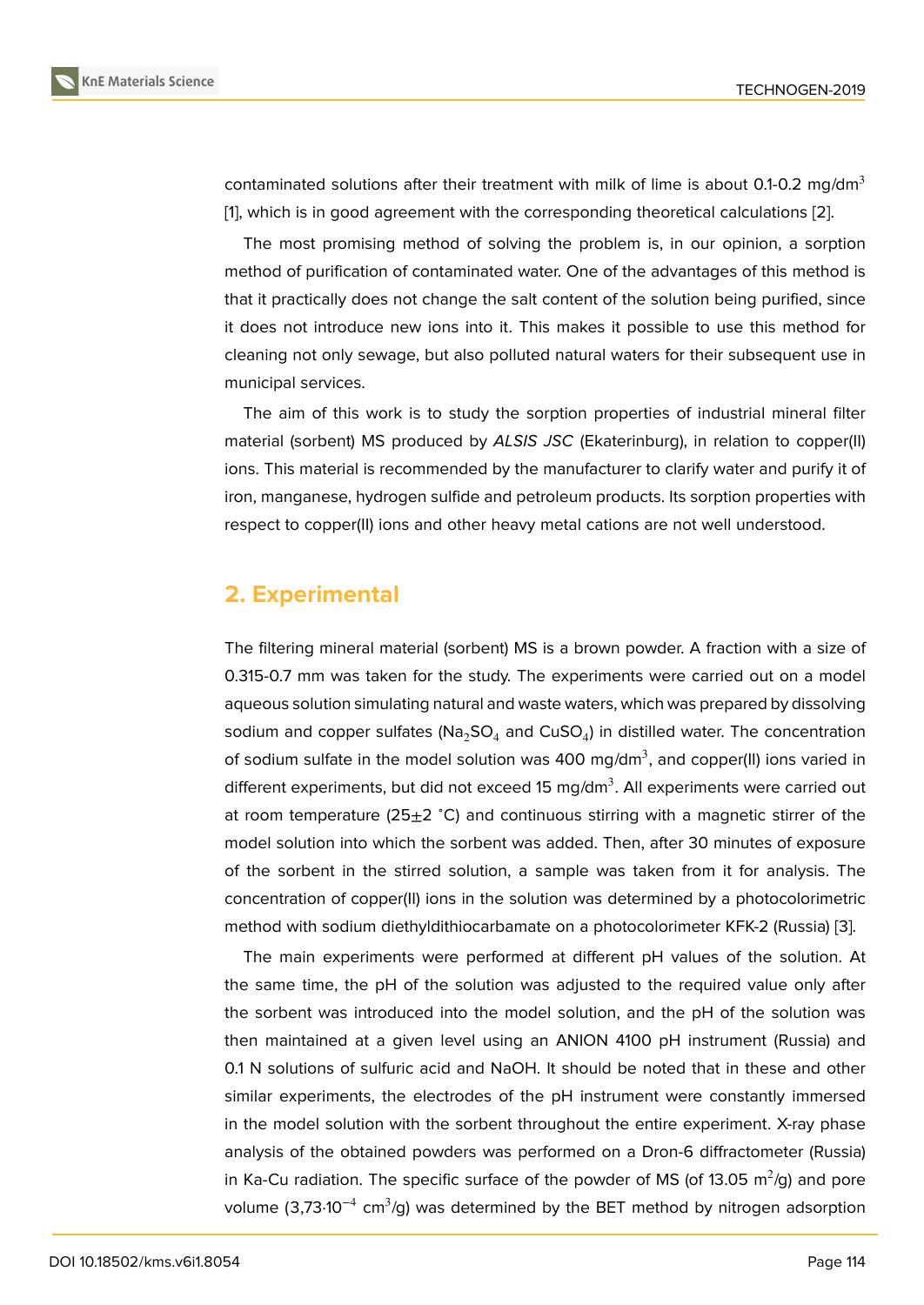on a Gemini VII 2390 V1.03 (USA) installation. Chemical analysis of the filter material MS was performed according to standard methods with the transfer of the solid phase into solution and its subsequent analysis by the atomic adsorption method.

## **3. Results and Discussion**

The results of chemical and x-ray analysis of the sorbent MS are given below in Tables 1 and 2, from which it follows that the sorbent MS consists mainly of magnesium silicates (forsterite and lizardite) and a small impurity of magnetite. In addition, the MS contains a small amount of some calcium- and aluminum-containing minerals that could not be determined by X-ray phase analysis (Table 2).

| Detected phase                  | Quantity, mass. % |
|---------------------------------|-------------------|
| $Mg2SiO4$ (forsterite)          | 98.31             |
| $Mg_3Si_2O_5(OH)_4$ (lizardite) | 0.51              |
| $Fe_{3}O_{4}$                   | 1.19              |

TABLE 1: Results of X-ray phase analysis of the sorbent MS.

TABLE 2: Results of chemical analysis of the sorbent MS.

| Component        | Al  | Ca | Fe  | Ma   |  |
|------------------|-----|----|-----|------|--|
| Content, mass. % | 0.8 |    | 6.4 | 22.8 |  |

When the sorbent was aged in distilled water, an increase in pH to values of 9-10 depending on the concentration of MS in the solution was found, apparently due to the partial dissolution of magnesium silicates and calcium compounds in it. A chemical analysis of distilled water after holding MS in it showed the presence of calcium ions (3 mg/dm $^3$ ), magnesium (10.9 mg/dm $^3$ ) and silicon (9.05 mg/dm $^3$ ) in the solution.

It is obvious that the increase in the pH of the solution caused by the introduction of the MS sorbent into it will lead to the fact that unwanted impurities, in the form of heavy metal cations contained in the contaminated solution, will precipitate in the form of corresponding hydroxides. Thus, it can be assumed that the effect of cleaning contaminated solutions from this type of impurities when using MS material can be caused not only by their adsorption on the surface of the sorbent, but also by an increase in the pH of the solution. This effect is well demonstrated in Figure 1, which shows the residual concentration of copper(II) ions in the model solution during its alkalinization (without the introduction of the filter material MS) and when the sorbent MS is introduced into the solution. In the first case, a NaOH solution was slowl[y](#page-3-0) added to the model solution to increase the pH, and after 30 minutes of exposure, a sample was taken for analysis. In the second case, the sorbent MS was added to the model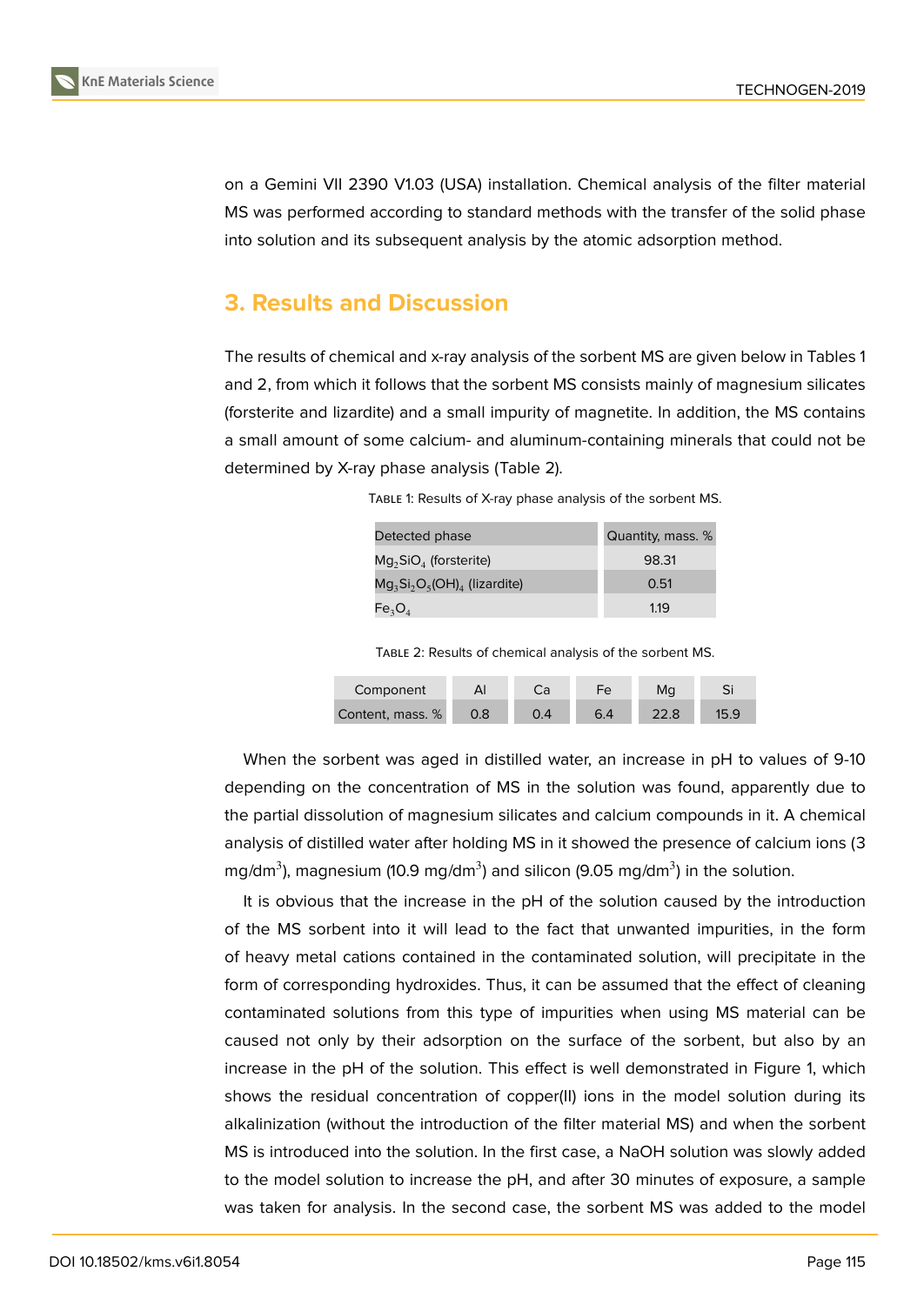solution and after 30 minutes of exposure of the sorbent in the stirred solution, the pH of the latter was measured and the sample was also taken for analysis. For experiments with the addition of MS, Figure 1 shows the concentration of the sorbent in the solution at each test point.



Figure 1: Influence of pH and concentration (C<sub>s</sub>) of the sorbent MS in the model solution on the residual content (C) of copper(II) ions in it (initial concentration of copper(II) ions in solution was 12.72 mg/dm<sup>3</sup>).

<span id="page-3-0"></span>The experimental points for both series of experiments, regardless of how the given pH of the solution was achieved (introducing alkali into the model solution or adding the MS sorbent to it), fell almost on the same curve (the discrepancies are within the experimental error). This confirms that the removal of copper(II) ions from the solution being purified when MS material is added to it occurs mainly due to an increase in pH (which leads to the precipitation of copper hydroxide). The effect of adsorption on the process of cleaning the solution of copper(II) ions is apparently insignificant. Recalculation of the obtained experimental data was carried out according to the classical Langmuir equation for monomolecular adsorption:

$$
A = A_{\infty} \frac{K \cdot C}{1 + K \cdot C},\tag{1}
$$

where **A** is the adsorption value, mg/g or mg/m<sup>2</sup>;  $\mathsf{A}_\infty$  is the capacity of adsorption monolayer of the sorbent, mg/g or mg/m<sup>2</sup>; K is the adsorption equilibrium constant, dm $3/mg$ ).

On the graph in coordinates of  $1/A - 1/C$  (Figure 2), the calculated points are well approximated by a straight line (correlation coefficient 0.90), confirming the validity of Eq.(1). Hence, if we do not take into account the results presented in Figure 1, we can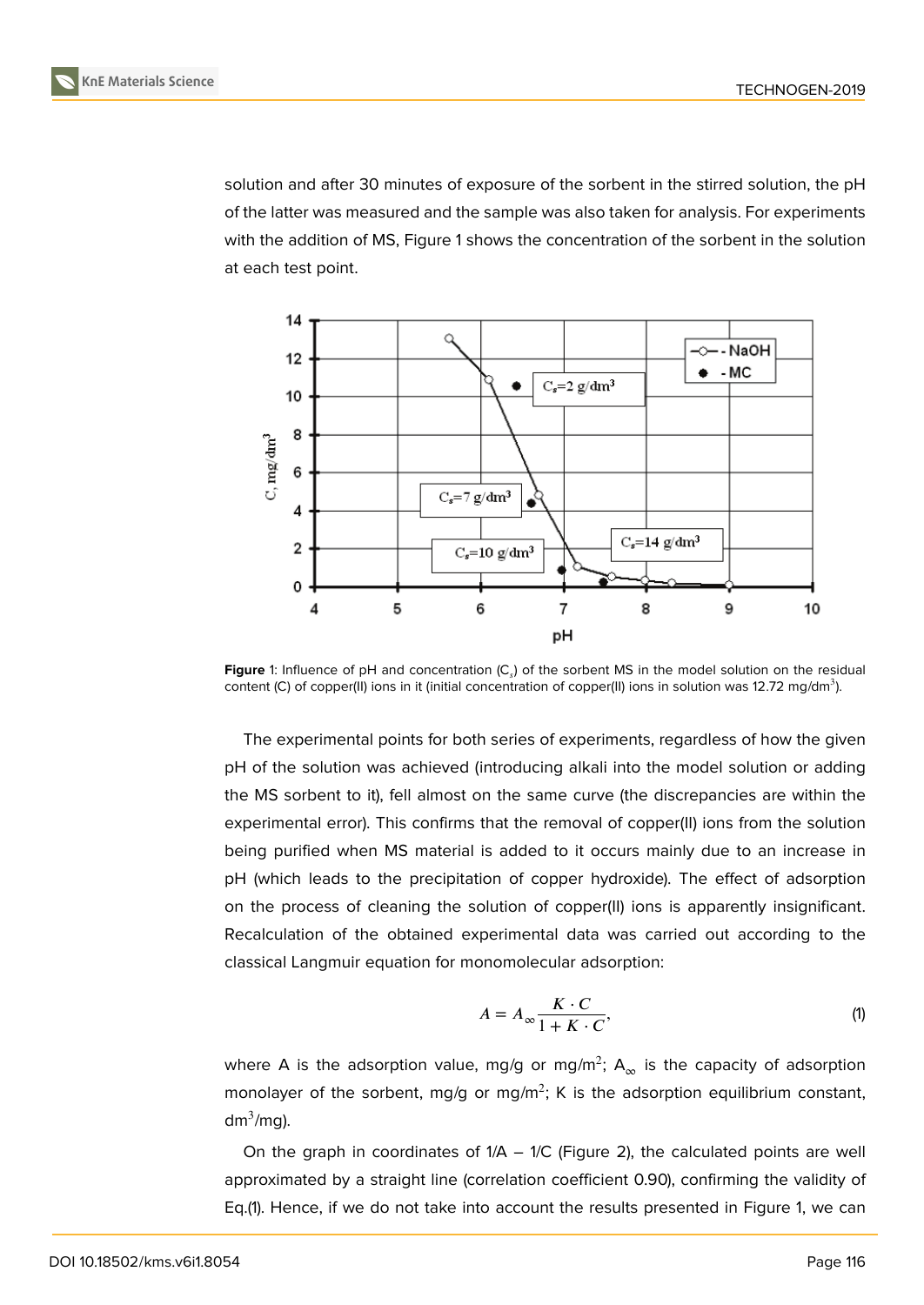

make an erroneous conclusion about the removal of copper(II) ions from the solution being purified due to their adsorption on the surface of the sorbent MS.

**Figure** 2: Experimental data on the deposition of copper(II) ions from the model solution at the introduction of the sorbent MS in it in the coordinates of the transformed Eq. (1).

In order to determine the contribution of adsorption to the removal of copper(II) ions from the solution using MS filter material, experiments were conducted in which the pH was maintained on a constant level by adjusting by solutions of sulfuric acid and caustic soda. In addition, the concentration of copper(II) ions was reduced so as to eliminate its deposition from the solution in the form of hydroxide. Such setting of experiments allowed to exclude the influence of the factor of increase in pH of solution (at introduction MS in it) on removal of copper from solution.

Some results of these experiments are shown in Figure 3 in the coordinates of the linear form of Eq. (1). As you can see, the experimental points fit well on a straight line. This indicates that the MS filter material is able to remove copper(II) ions from the contaminated solution not only by increasing its pH, b[ut](#page-5-0) also by adsorption on its surface.

The obtained data allowed to calculate the parameters of the Langmuir equation (Table 3). Note that at pH<4 the adsorption of copper(II) ions by the MS filter material was not studied in the present work.

It can be seen from the above data that the capacity of the adsorption monolayer of the material MS increases sharply with increasing pH of the solution. At the same time, an increase in the adsorption equilibrium constant is observed. At pH>6.7, reliable results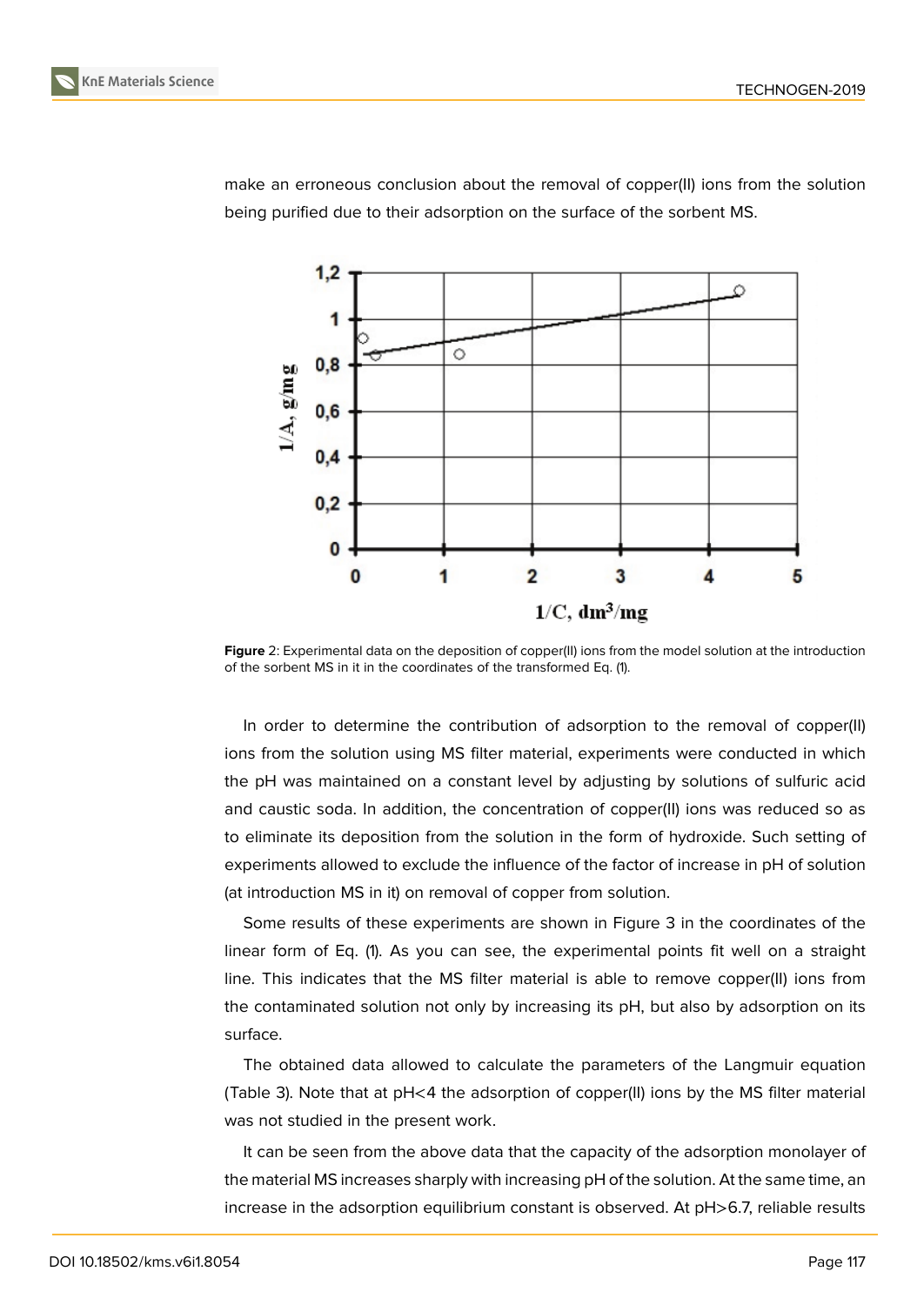

**Figure** 3: Experimental data on the sorption of copper(II) ions from the model solution at pH 6 and 6.7 by the sorbent MS in the coordinates of the linear form of Eq. (1).

<span id="page-5-0"></span>TABLE 3: Dependence of the parameters of Eq. (1) on the pH of the solution in which the sorption of copper(II) ions occurs (Rc is the correlation coefficient).

| рH  | $A_{\infty}$ , mg/g | $A_{\infty}$ , mg/m <sup>2</sup> | K, dm <sup>3</sup> /mg | $R_{c}$ |
|-----|---------------------|----------------------------------|------------------------|---------|
| 4   | 0.7945              | 0.0609                           | 0.1175                 | 0.966   |
| 5   | 0.7696              | 0.0509                           | 0.6695                 | 0.904   |
| 6   | 2.0036              | 0.1535                           | 1.8841                 | 0.981   |
| 6.7 | 2.5400              | 0.1946                           | 2.8919                 | 0.982   |

were not obtained due to a large experimental error in determining the concentration of copper(II) ions in solution.

According to the data given in [4, 5], the capacity of the monolayer of various mineral sorbents with respect to copper(II) ions lies in the range from 1.01 to 55.56 mg/g. Thus, the filter material MS in its sorption properties is comparable with other mineral sorbents.

## **Acknowledgements**

This work was carried out in accordance with the scientific and research plans and state assignment of the Institute of Solid State Chemistry of the Ural Branch of the Russian Academy of Sciences.